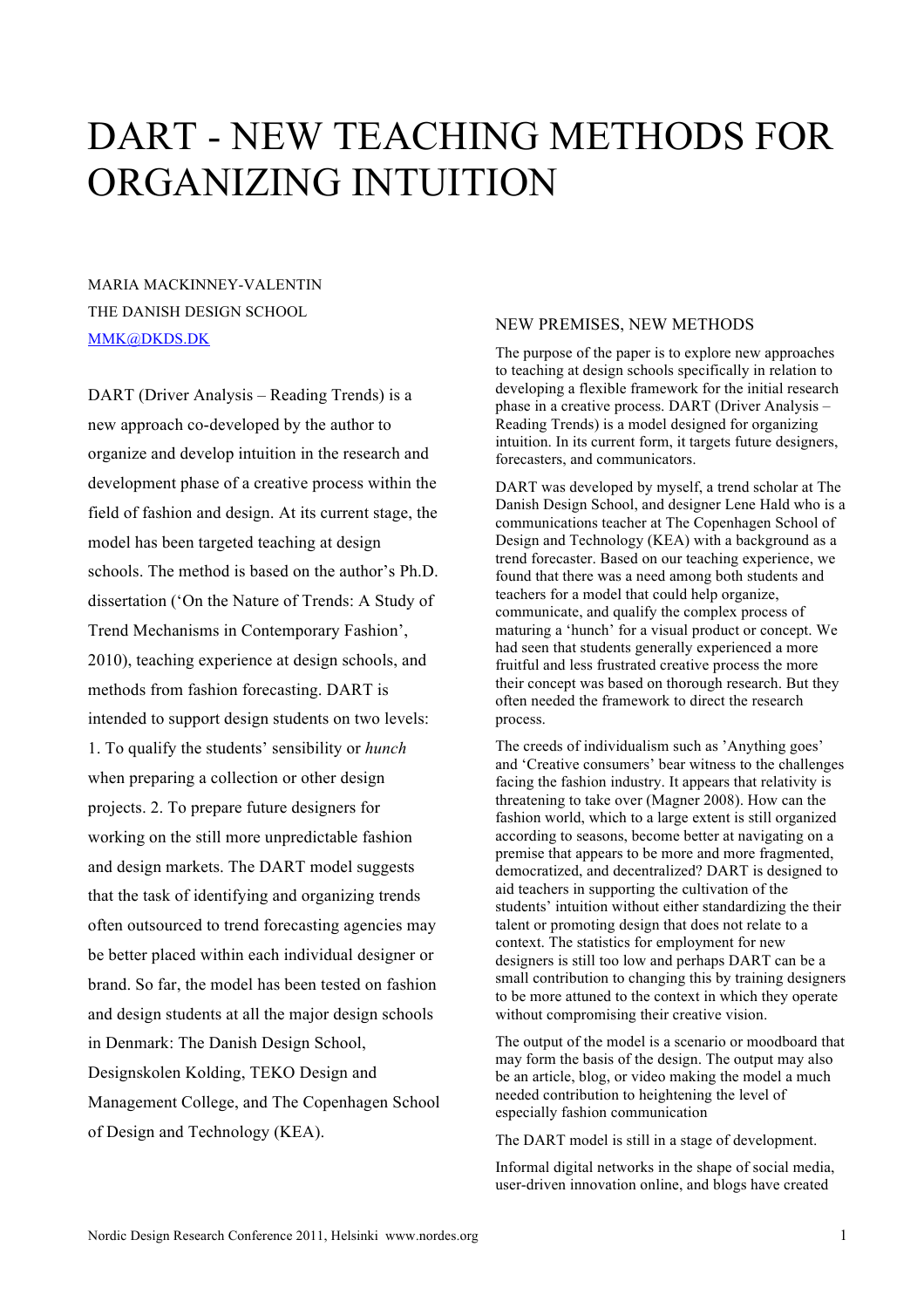both opportunities and challenges in relation to the innovation and diffusion of trends in fashion and design. The development in fashion is moving towards a larger degree of democratization and decentralization (Agins 1999; Thomas 2007). The consumers have far more opportunity practically, culturally, socially, and economically for engaging in fashion and design. They have gained more influence, which is seen in the greater degree of exchange between consumers and industry. The distinction between high and low has become blurred as seen in capsule collections in fast fashion chains such as H&M. This horizontal, dynamic structure opens up to the individualization of fashion and design as both a visual expression and a dogma of difference. There lies a paradox in the individualization as a phenomenon because the understanding of personal style is played out collectively. The paradox is evident when Danish Elle proclaims 'personlig stil' (personal style) on the cover of its November 2010 issue. A fashion magazine is per definition a joint effort that aims to gather and spread trend information (Langley 1971). So the message on the cover seems to indicate that individuality is a collective quality. However, the democratization of fashion and design does not remove the need for an aesthetic common denominator as identity marker. Trends are necessarily collective in nature. Therefore the knowledge about trends holds potential for designers for navigating the altered premise. Not as a prescriptive measure as seen in most fashion forecasting, but as a tool for supporting and developing original ideas.

One way of doing this is by incorporating the various mechanisms that drive trends forward, which is what DART proposes. This approach to trend mechanisms is comprehensive in the sense that it attempts to encompass the multifarious mechanisms that are at play simultaneously in trends.

With the knowledge available today about trend mechanisms, there is no need for a speculative approach that characterizes much of the work done on trends especially within trend forecasting. Rather, the knowledge should be used to support and prepare a qualified basis for the design process.

Trends are about more that which colors, cuts, and materials are on the fashion horizon. There is potential for the industry in understanding and working with trend mechanisms in a new way. Trends are the visual manifestation of trend mechanisms, which are motored by a series of needs and agendas ranging from social identity (King 1963; Field 1970; Simmel 1971), market logic (Callon 1998), shifting perception of gender and beauty (Laver 1959; Entwistle 2000), and the construction of zeitgeist (Nystrom 1928). DART is an inspiration tool that hold the potential for qualifying intuition through incorporating knowledge of trend mechanisms into the creative process.

The current appearance of fragmentation and individualization in fashion does not need to be dealt

with as either absolute relativity or uniformity. Rather it may be possible to develop tools that could allow each designer or brand to administrate the task of qualifying a hunch as opposed to outsourcing the process to forecasters. Forecasters generally identify and organize trend information for the fashion and design industry in a way that may be incompatible with the current development towards decentralization. With DART, it is possible to develop an idea *as* it is contextualized. The ambition is that navigating trends can be situated within the visual, emotional universe of each designer or brand without having the process be so expansive as to reinstate the need to outsource the task and hence remain at status quo.

### DART / Driver Analysis - Reading Trends



Figure 1: DART model

# DART – HUNCH TIME

DART is an inspiration tool that can help designers and communicators qualify their hunch and help them get from intuition to output. The output is understood as a scenario of a fully developed idea in the shape of a visualization or text.

DART combines traditional methods from trend forecasting such as observation, visual registration, and intuition with state of the art academic methods for exploring trend mechanism while always rooting intuition in context. This context is determined by historical, social, economic, and psychological factors that are both unique to the specific time and place while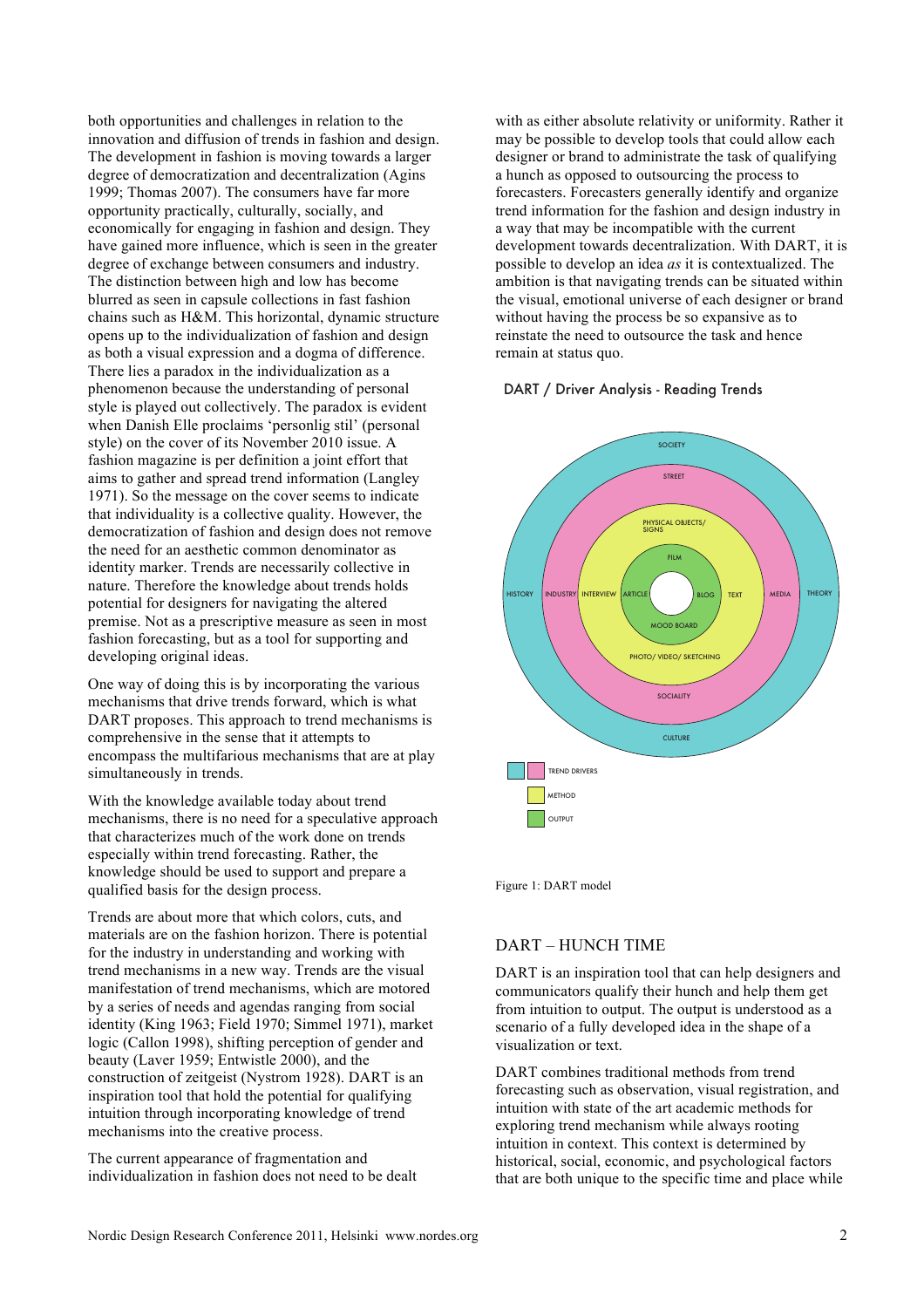still holding knowledge of mechanisms and agendas with analytical potential on a more universal scale (Harding 1991). Central for the process is to reach an output that has been through each of the categories in the DART model. It is also an important factor that the designer is able to communicate the results verbally, written, and visually. Whether designing a fashion collection, furniture, textiles or visual communication, identifying the initial idea as precisely as possible is crucial to the sharpness of the final design expression.

## DART PROCEDURE

Traditional trend forecasters often identify signs in contemporary society to predict the way of the future (Brannon 2005). The assumption in this field is that trends occur at a particular time and end when the trajectory is finished (Rogers 1992; Gladwell 2002). However, recent research in the field of Trend Studies finds that trends do not in fact change rapidly according to radical shifts. Rather trends mutate over a longer period of time (Lieberson 2000; Mackinney-Valentin 2010). This realization poses challenges to designers and forecasters alike because the current cyclical rhythm of the fashion and design system is disturbed. So, the opportunity to integrate the trend work actively in the design process holds the potential for a more differentiated and hence more contemporary approach.

Before the DART process starts, the student needs to identify a hunch. This is done by completing the sentence: "There is something about xx these days." In other words, the student senses that there is currently a development taking place that they are inspired by and that could develop into a larger idea. Depending on the visual universe of the student and how he or she prefers to work, a hunch can take many shapes and forms: From the abstract such as a mood (local patriotism), event (wedding), or value (slowness) to the more concrete such as an animal (an owl), a culture (Greenlandic traditional footwear), a color (nude), a type (the nerd), a material (tweed), a subculture (Japanese Mori Girls), beauty ideals (voluptuous women), and body adornment (feather tattoos). Each of these examples stem from teaching DART where the students felt stirred by these hunches in some way.

DART is designed to prepare an idea for a design project. Therefore it is part of the process that the hunch may have to be opened, adjusted, simplified, or even rejected in order to unfold a potential that is solid enough to form the basis for a project. The process is intended for the student to become as precise and detailed about the understanding of the hunch as possible. This is intended to move the student away from the normative, relative, and speculative. The result or output of DART is a visual or textual verification of the hunch where it becomes clear whether there was in fact 'something about xx' but also *how* the hunch was perceived by the designer.

## DRIVERS

The two outer rings are concerned with *drivers* understood as factors and phenomena that push a development or innovation forward. Some of the drivers may contribute more to the development of the hunch than others, and some drivers may overlap. Hunches vary and therefore place themselves differently in the spectrum. But it is important to apply all drivers for potential and even unexpected outcome.

The data is retrieved by exploring each driver. For instance: Is there anything in the current cultural production that might drive my hunch concerning Mori Girls forward? One might find that The Museum at FIT has an exhibit called " Japan Fashion Now." Less obvious results may also occur such as the opening of the movie "Red Riding Hood" that operates in the same visual field as Mori Girls. Each finding will force the student to consider whether this is something that drives the hunch or not. In either case, the result will be a small step in specifying the hunch as it is perceived by the student.

The organization of the drivers has been done to enable as comprehensive an approach as possible. Each DART circle has four independent categories, which will be described in the following with focus on fashion. The list of factors in each category is not final but can be expanded as needed. The Blue driver circle tends to be more general while the Pink is more current. However, the two are not strictly separated and a continuous exchange between them is to be expected.

#### DRIVER 1 (BLUE)

**Society**: Demographic development, statistical data, market conditions, macro-economic events such as financial crisis, climate issues, or war.

**Culture**: Cultural production such as film, art, literature, music, theater, sports, clubbing, and cultural events.

**History**: Broader historical context relevant to the hunch.

**Theory**: Research in the field relevant to the hunch for instance shifting beauty ideals, the role of the body in fashion, subculture theory, gender studies, post-colonial theory, etc.

#### DRIVER 2 (PINK)

**Street**: Registration of street fashion. How do consumers perform in real-time. What effects are used and what is the variation over a geographic area?

**Sociality**: Determining social identity. What is the relevant social premium? How is social status constructed at a specific time and place? Georg Simmel,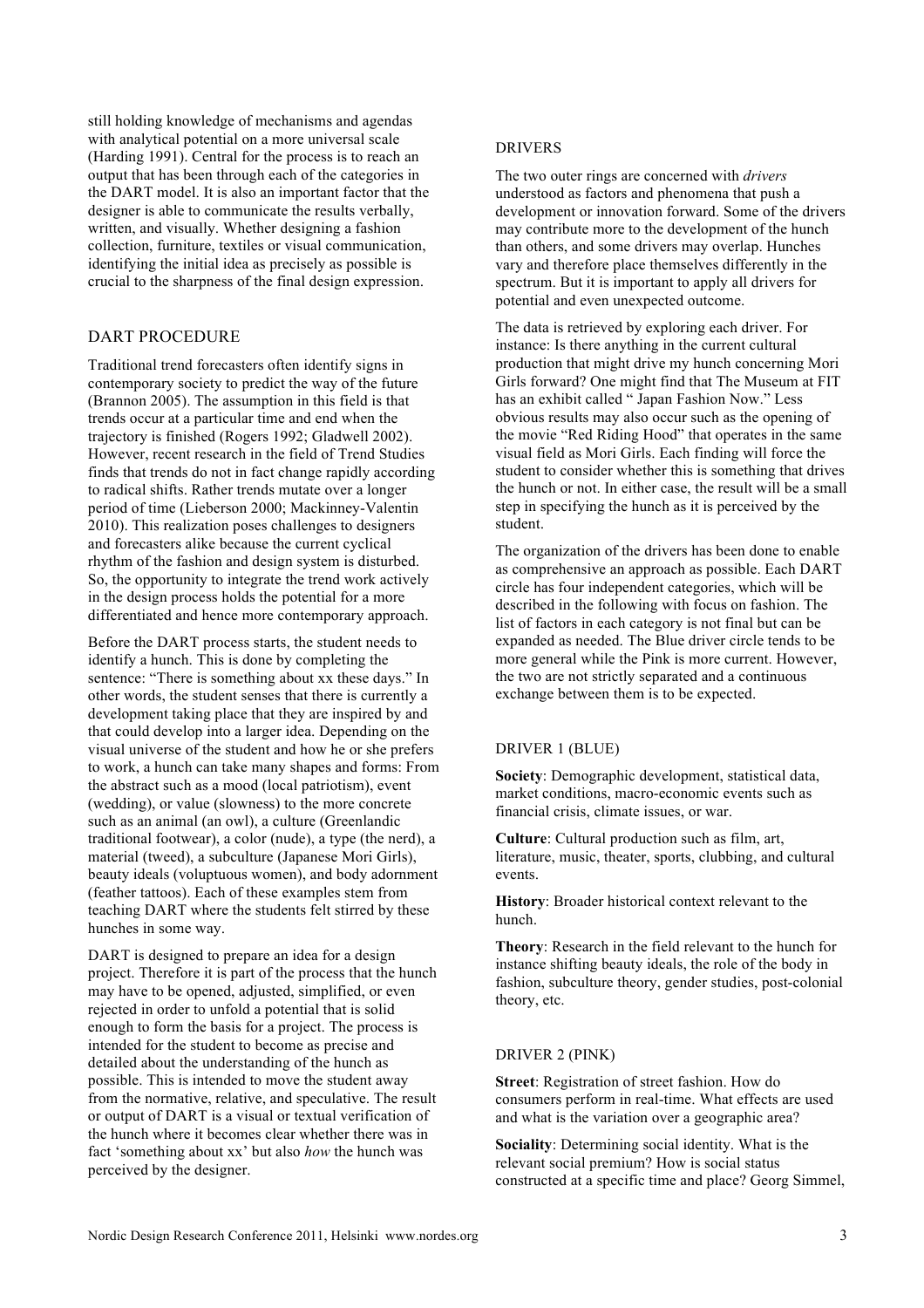George Field, and Charles King are key in determining the social mechanisms involved.

**Industry**: Market conditions and possibilities. Survey and analysis of fashion week coverage, collections, brand management, communication strategy, collaboration, web, retail design, muses etc.

**Media**: Surveying print and digital media nationally and internationally. What characterizes the narratives and rhetoric concerning the hunch? Is there a development over time and discrepancy between various media?

## METHOD (YELLOW)

The Yellow circle is concerned with methods for registering the empirical material or information gathered from the Blue and the Pink circles. The purpose of the Yellow circle is to document and visualize the hunch and in that way move a step further towards a deeper understanding of the hunch and a more precise image for the student to work with.

The methods fall in four main categories that may be expanded if necessary: Visual registration (video, photo, sketch, observation, mind map), written documentation (notes, brainstorm, article, trend books), interview with actors (consumer, buyer, designer, editor, writer, blogger, stylist, producer), gathering physical signs (swatches, Pantone number, a stuffed owl, a wedding dress, Greenlandic folklore…).

## OUTPUT (GREEN)

The final product of DART is a moodboard, forecast, or scenario that is based on a qualified hunch. The output does not have to be a moodboard but might also be a film, article, blog, or tableau.

The center of the DART model is not a bulls-eye but rather a doughnut hole of potential indicating that the process is not the goal in itself but leads to the design production itself - and eventually the next hunch.

# CASE: CURVY WOMEN

To give a clearer impression of how DART might be used in teaching, a brief case study will be described with 'voluptuous woman' as the hunch. The case was used in a course on DART at the Danish Design School in October 2010. We used an article on the hunch: 'The Female Body Calls for Curves in Times of Crisis' ('Kvindekroppen kalder på kurver i krisetider') by Tina Splidsboel in the Danish newspaper Information from September 30, 2010. The article was used to explore how the journalist had supported her hunch that there was "something about voluptuous women these days."

The DART process is not necessarily linear moving from the outer circle and in. Rather, it might move

between driver and method that mutually inform each other.

We started with the Blue drivers, where the category 'society' offered answers that were also apparent in the title of the article, namely that curves and economic crisis were related. Here hunch was supported by an interview (Yellow circle) with Danish fashion writer Uffe Buchard, who argues that times of crisis give rise to a need for 'the comfort in the feminine and motherly' (history).

In the 'culture' driver, the hunch was supported by the popularity of the American TV show 'Mad Men' where curvy women are celebrated with characters such as Joan Holloway. The article draws in the 'theory' driver with references to two American researchers, Terry F. Pettijohn II and Brian Jungeberg. They have looked at the proportions of pin-up models compared to economic conditions over at period of 40 years. They have found indications that models tend to be young and slender during economic boom times and voluptuous and mature during recession. The 'history' driver added more depth to the hunch in terms of the development of ideals of beauty. The journalist refers to ethnologist Marianne Thesander, who has done research on the topic. This forms the basis for a comparative analysis between women today and the slim, liberated women of the 1920s. They experienced a shift towards a more curvy body ideal after the Crash in 1929 that lasted throughout the depression in the 1930s.

Moving into the Pink circle, the article also made use of 'industry' to describe the economic interests of the fashion industry in promoting a more curvatious ideal. The article mentions how  $BBC - a$  'media' driver – has estimated that about 62% of all American women are plus-sized rendering the market potential considerable. During recession, where the luxury industry tends to suffer, targeting plus-sized consumers might be seen as a pragmatic strategy on the part of the industry.

The article does not venture into the 'sociality' driver of the Pink circle though it may have held interesting perspectives. A celebration of curvy women in an age where health and fighting obesity is a national priority in many Western countries, the trend seems paradoxical. Exactly the paradox has been a primary 'social premium' since the millennium as a driver in fashion trends. This has been seen in the celebration of the *nerd*, the *homeless*, and the *bimbo* in fashion, which may have seemed odd or even inappropriate but have nevertheless been widespread. The explanation is to be found in the premium needed to create social distinction in an age where conspicuous consumption is no longer the primary status marker. Rather than demonstrating economic status, the surplus of time, creativity, and social courage have tended to dominate as social currency. This type of social currency has proven to be more effective in stalling the inevitable imitation process that forces trend setters to distinguish themselves again. This development can help explain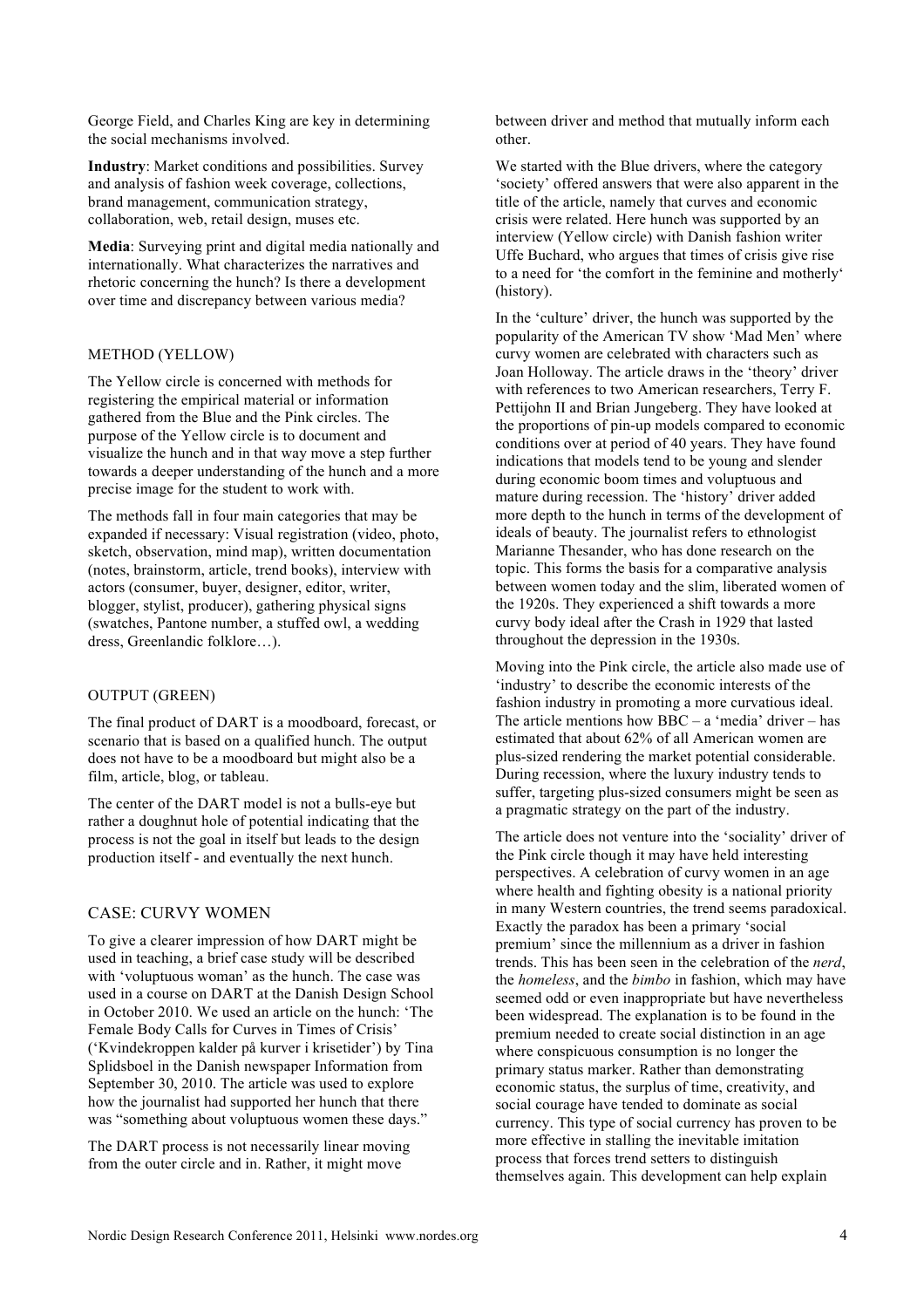the rise of the voluptuous woman in 2010 as a result of the sociality driver and what might be determined the 'logic of wrong' in terms of social mechanisms (Mackinney-Valentin 2010).

The article does not refer to practice on 'street' level. It is to be expected that not all drivers provide material to qualify the hunch if the model is to be able to encompass a variety of trends and design approaches. But students are encouraged to explore all the drivers nonetheless because unexpected perspectives may occur. This happened when a fashion student at the Danish Design School had chosen a hunch regarding Greenlandic jewelry. She had not initially considered looking at the 'industry' driver. When she did, she discovered that Danish designer Peter Jensen had designed 'kamiks' in 2009 inspired by the traditional Greenlandic footwear. Consequently, he received death threats from angered Greenlanders who felt disrespected by the designer. The student then explored the 'theory' driver to become more reflected about her role as a designer in a cross-cultural context. Post-colonial theory gave her insight into the potential problems of using inspiration from a former colony.

In the teaching session, the Green ring was not used because the exercise had in a sense been backward in using the article – a possible output – to exemplify the process. However, being a type of output the article could in fact have formed the basis of a moodboard using the trend for curvy women as inspiration for a plus size collection. It may also have been used in a more abstract way as a scenario about the 'motherly' or 'maturity' as a hunch.

## DART – PROBLEMS AND POTENTIALS

Despite rumors that trends have been going out of fashion (Cartner-Morley, 2007; Magner, 2008), there is still at need for spotting, tracking, and working with trends. Designers need inspiration and methods for decoding markets, moods, and consumers. Just as trend forecasting came out of historical events in the 1960s with the development in industrialization and the rise of youth culture as cardinal points, the current state of the fashion industry and consumer behavior have also created a need for new methods. These methods should root the trend work in the designer or brand to create original and innovative products that cater to an individualist credo while acknowledging the collective nature of trends.

We set out to develop a singular model with a differentiated result where each user works with his or her own sensibilities, qualities, and interests. The idea was to create a tool to map and read signs in a specific context, in order for future designers to be better able to operate more systematically in relation to the creative process without reducing the important role of intuition. To ensure a broad sense of the potentials and problems of DART, teaching sessions have been carried out at the Danish Design School with fashion students but also furniture textile, and others; Designskolen Kolding with fashion students; The Copenhagen School of Design and Technology (KEA) in a course entitled "Trend Communication", and TEKO Design and Management College with students from retail management, brand management, purchasing management, and pattern design.

Following the teaching sessions, formal interviews have been conducted with selected students. The feedback has been remarkably positive. The students have highlighted the ability to create structure to the often confusing process of clarifying a hunch. They have also welcomed the framework that allows their hunch to be rooted in a specific context on a solid basis. The overall experience has been that the model serves to organize, qualify, and develop rather than limit the student's individual inspiration and disposition because the process is directed by the student's personal hunch according to relevant drivers.

But there have also been challenges. While The Danish Design School and Designskolen Kolding have university status and are therefore accustomed to applying theory to practice, the business-oriented design schools KEA and TEKO are not trained to do so. When given an introduction to trend theory, the students at these schools were fully equipped to embark on the DART process with useful results. However, without this introduction it would be more problematic. This foregrounds the current need for qualified teaching material in Trend Studies specifically for businessoriented design schools. When this is solved, this issue of working with theory in DART should less pertinent.

The DART approach is currently still in development. One aspect not yet explored theoretically is the question of didactics in general and learning styles in particular (Schön 1987; Dunn 2000) in relation to DART as a visual learning tool. Potentially, this approach could further support the potentials of DART presuming that many design students are visual learners.

Another step is to study how a hunch that has been qualified through the DART method fares compared to the practice generally employed at design schools in Denmark. The general practice today seems to be less formally structured and based on each student's individual disposition and the particular idea or concept in question. An international perspective is also essential to completing the development of the DART model.

## ACKNOWLEDGMENTS

I wish to acknowledge Lene Hald with whom I have developed the DART model. Her background as a designer and trend forecaster and her testing of the model at The Copenhagen School of Design and